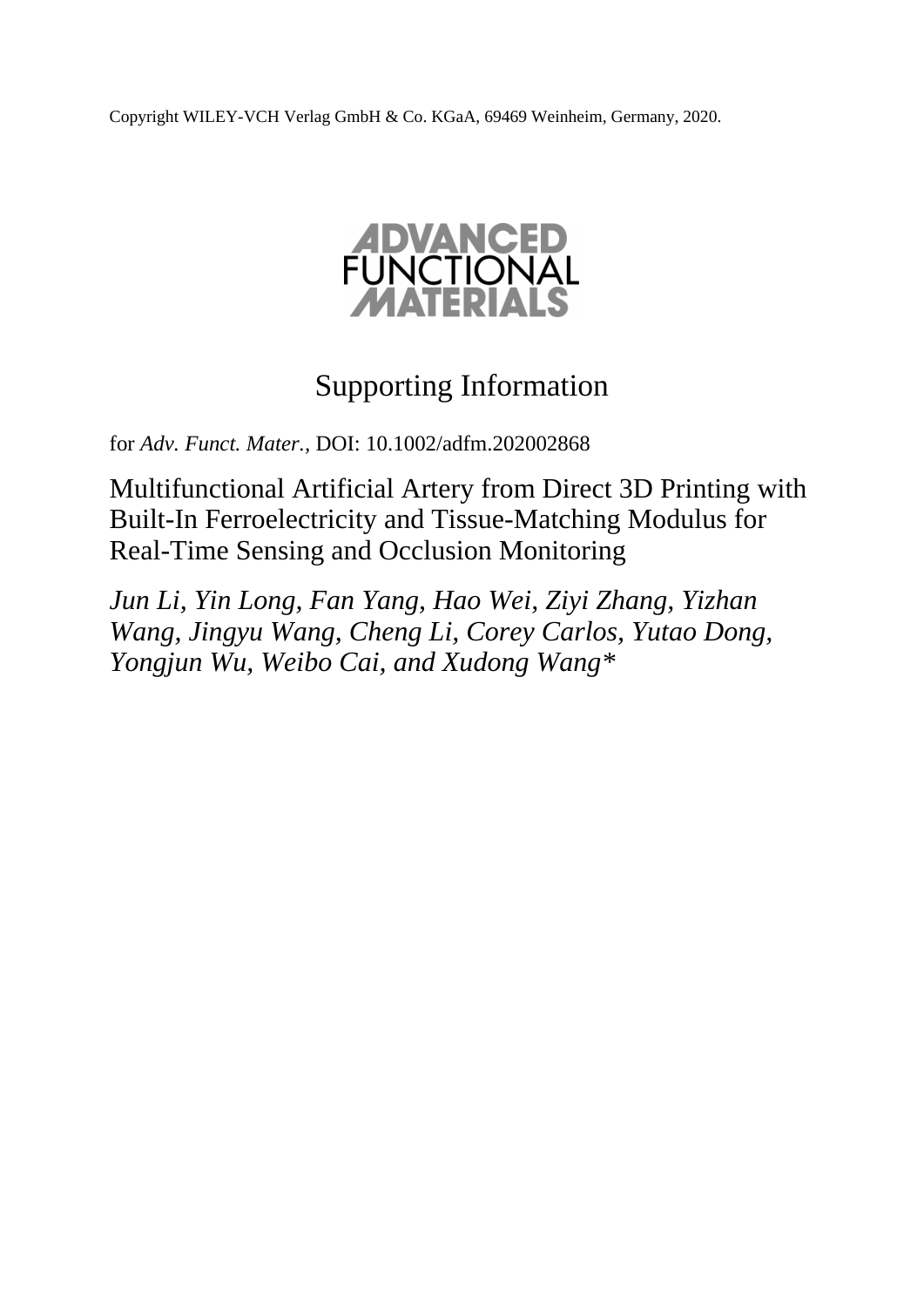Copyright WILEY-VCH Verlag GmbH & Co. KGaA, 69469 Weinheim, Germany, 2018.

#### Supporting Information

#### **Multifunctional Artificial Artery from Direct 3D Printing with Built-in Ferroelectricity and Tissue-Matching Modulus for Real-Time Sensing and Occlusion Monitoring**

*Jun Li<sup>1</sup> , Yin Long<sup>1</sup> , Fan Yang<sup>1</sup> , Hao Wei<sup>2</sup> , Ziyi Zhang<sup>1</sup> , Yizhan Wang<sup>1</sup> , Jingyu Wang<sup>1</sup> , Cheng Li3 , Corey Carlos<sup>1</sup> , Yutao Dong<sup>1</sup> , Yongjun Wu<sup>3</sup> , Weibo Cai<sup>2</sup> , Xudong Wang1, \**

<sup>1</sup> Department of Materials Science and Engineering, University of Wisconsin-Madison, WI, 53706, USA

<sup>2</sup> Department of Radiology and Medical Physics, University of Wisconsin - Madison, WI, 53705, USA

<sup>3</sup> Laboratory of Dielectric Materials, School of Materials Science and Engineering, Zhejiang University, Hangzhou, 310027, China

E-mail: [xudong.wang@wisc.edu](mailto:xudong.wang@wisc.edu)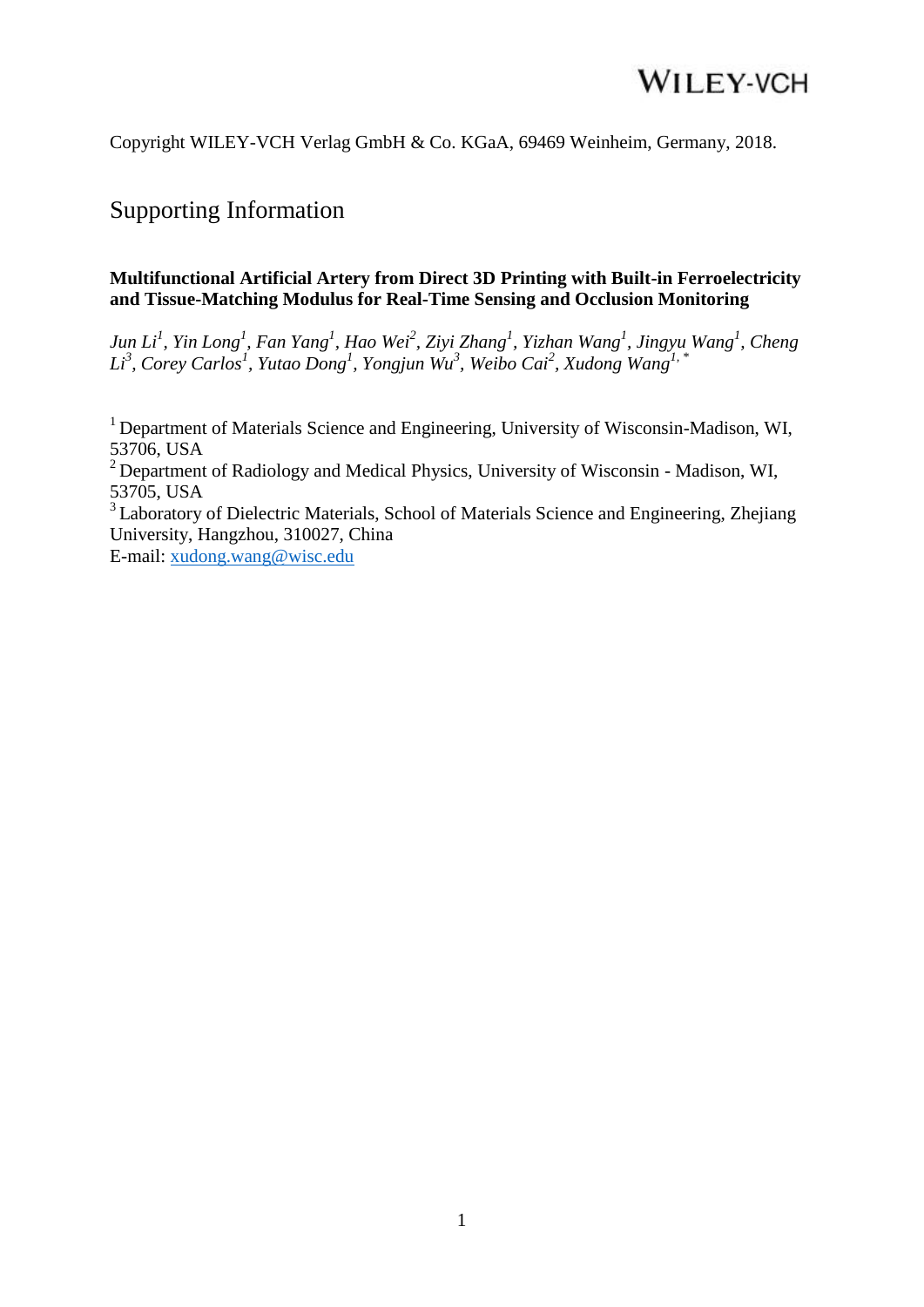

**Figure S1. (a)** 40 gram KNN particles prepared through solid state reaction. **(b)** XRD patterns of KNN particles annealed at 800 ℃ (upper panel) and 1100 ℃ (lower panel). **(c)** SEM image of as-prepared KNN particles.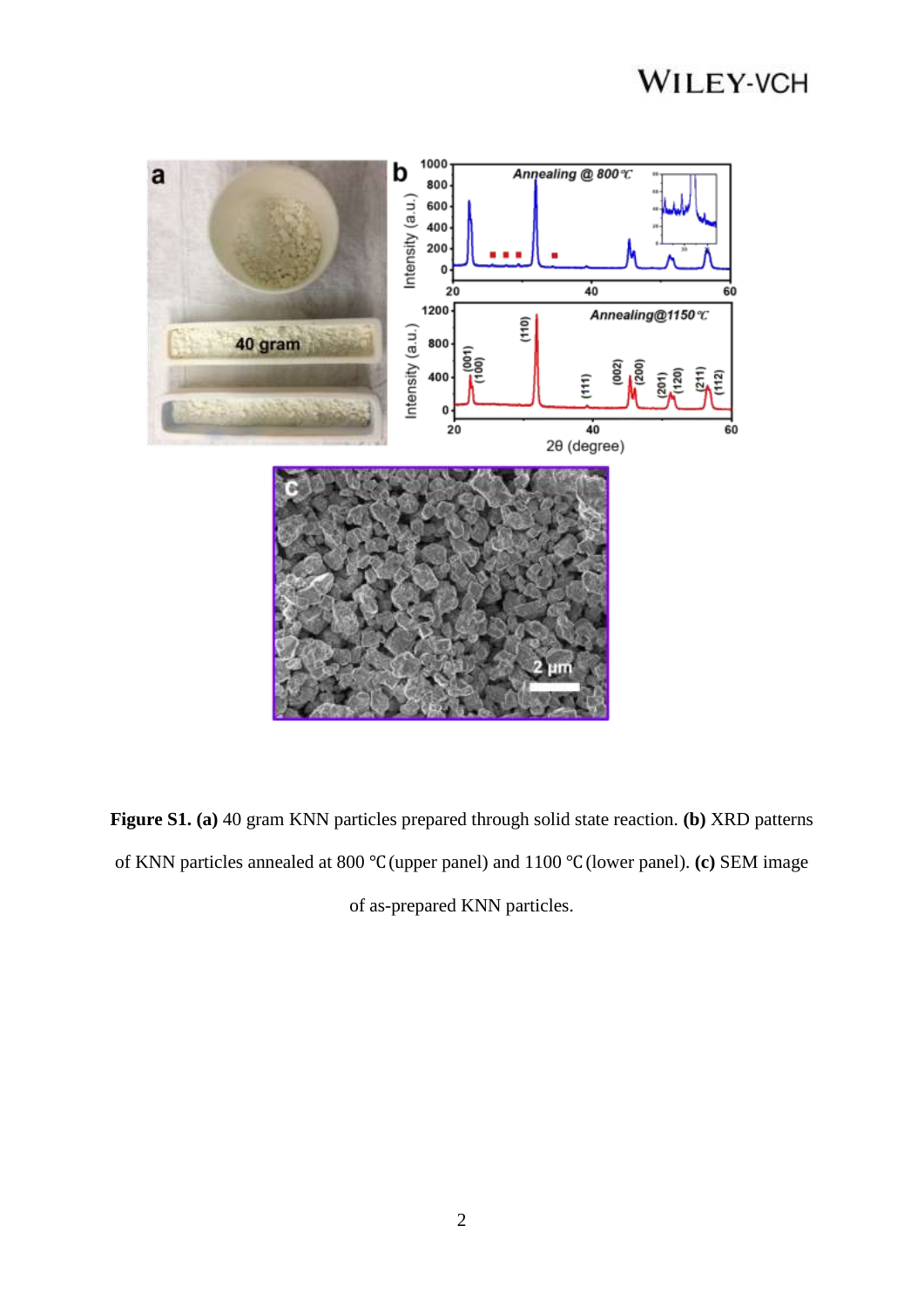#### Surface modification by siloxane



Figure S2. XPS spectrum of KNN particles surface functionalized with siloxane.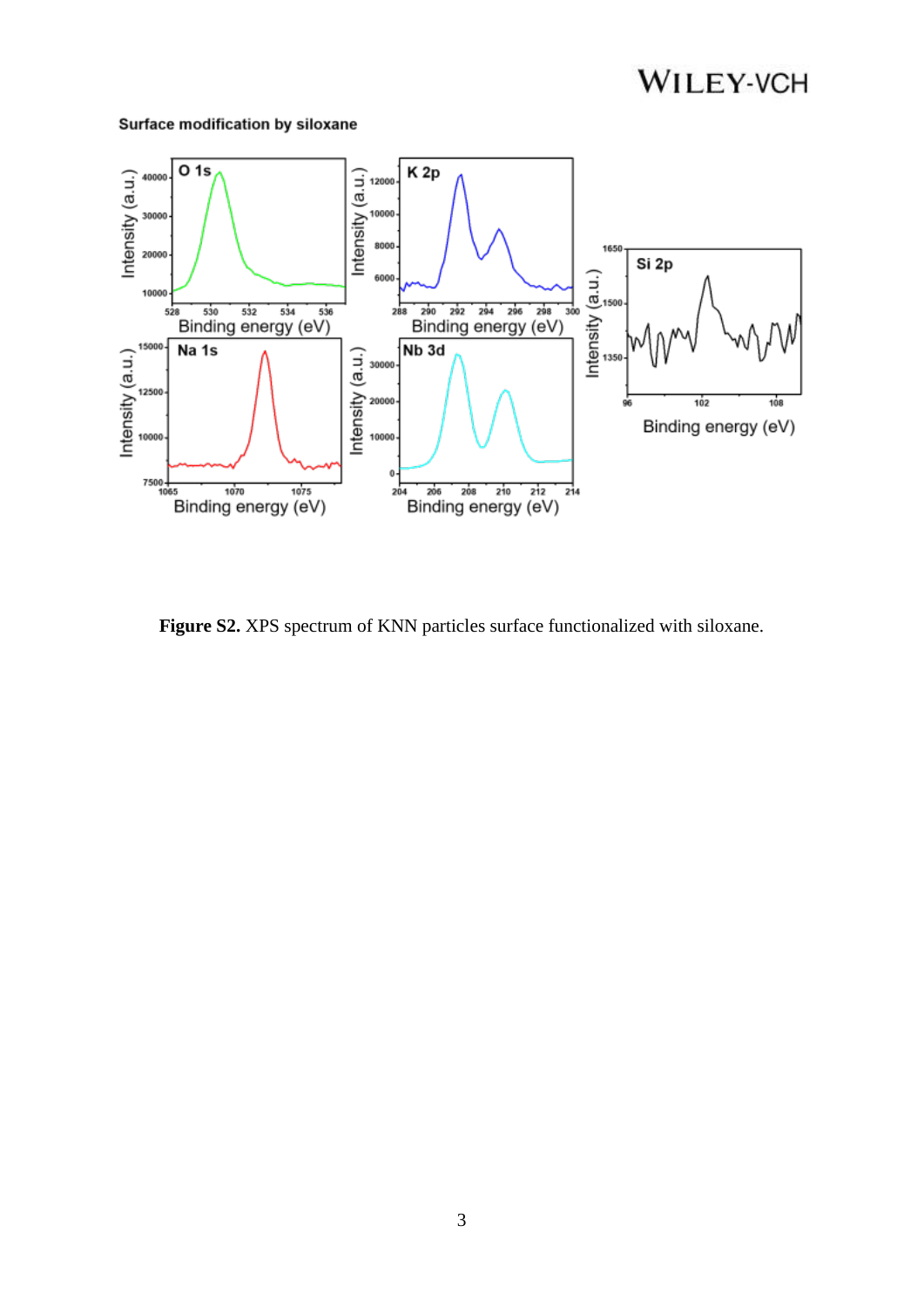

#### **Customized Extrusion System**



**Figure S3. (a)** Customized polymer extrusion system. **(b)** Digital image of extruded PVDF-

KNN filament. The scale bar is 5 cm.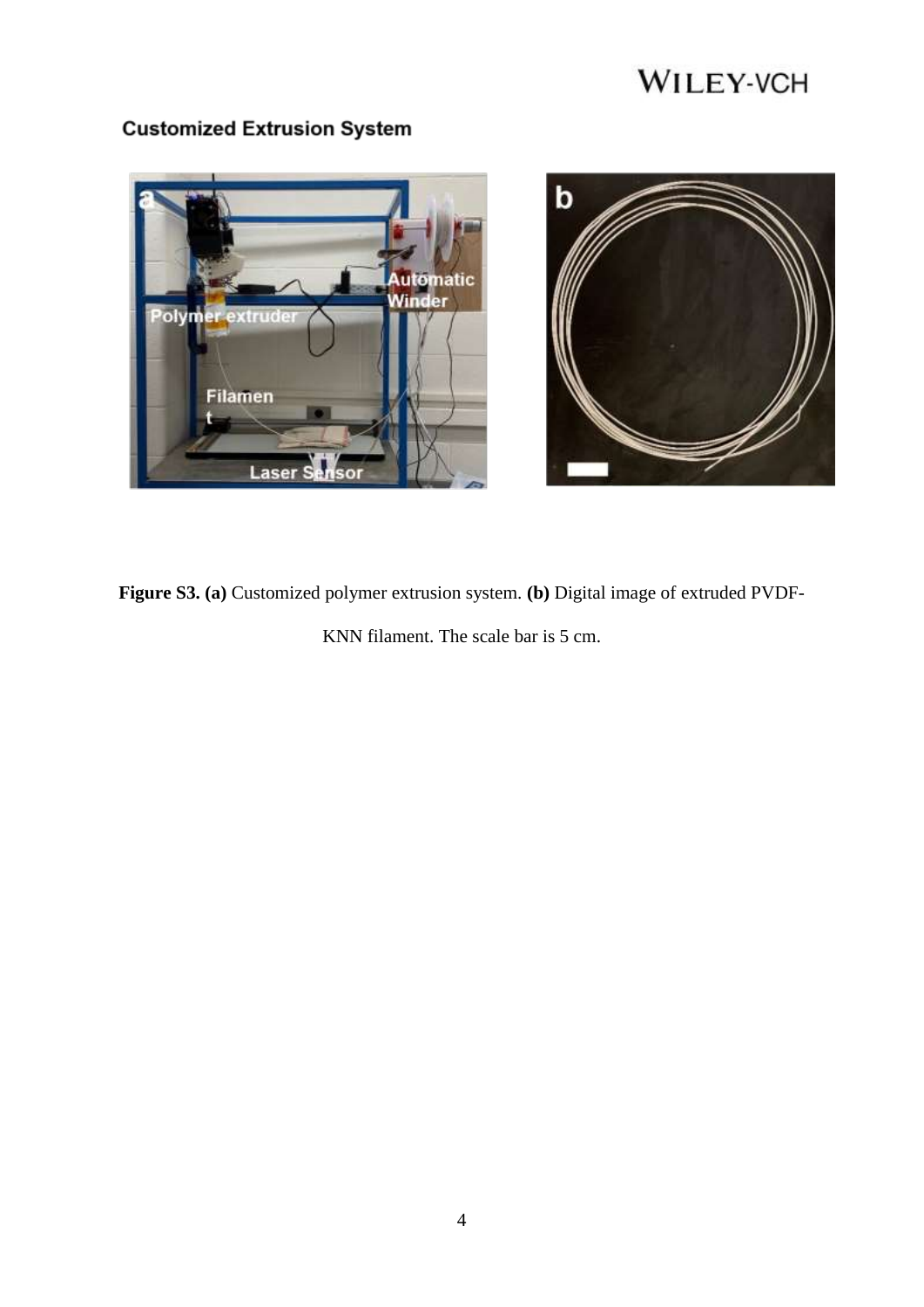



**Figure S4. (a)** Designed models (cubic pile, chiral helix, spiral) for 3d printing. **(b)** Printed objects with good fidelity using PVDF-KNN filament.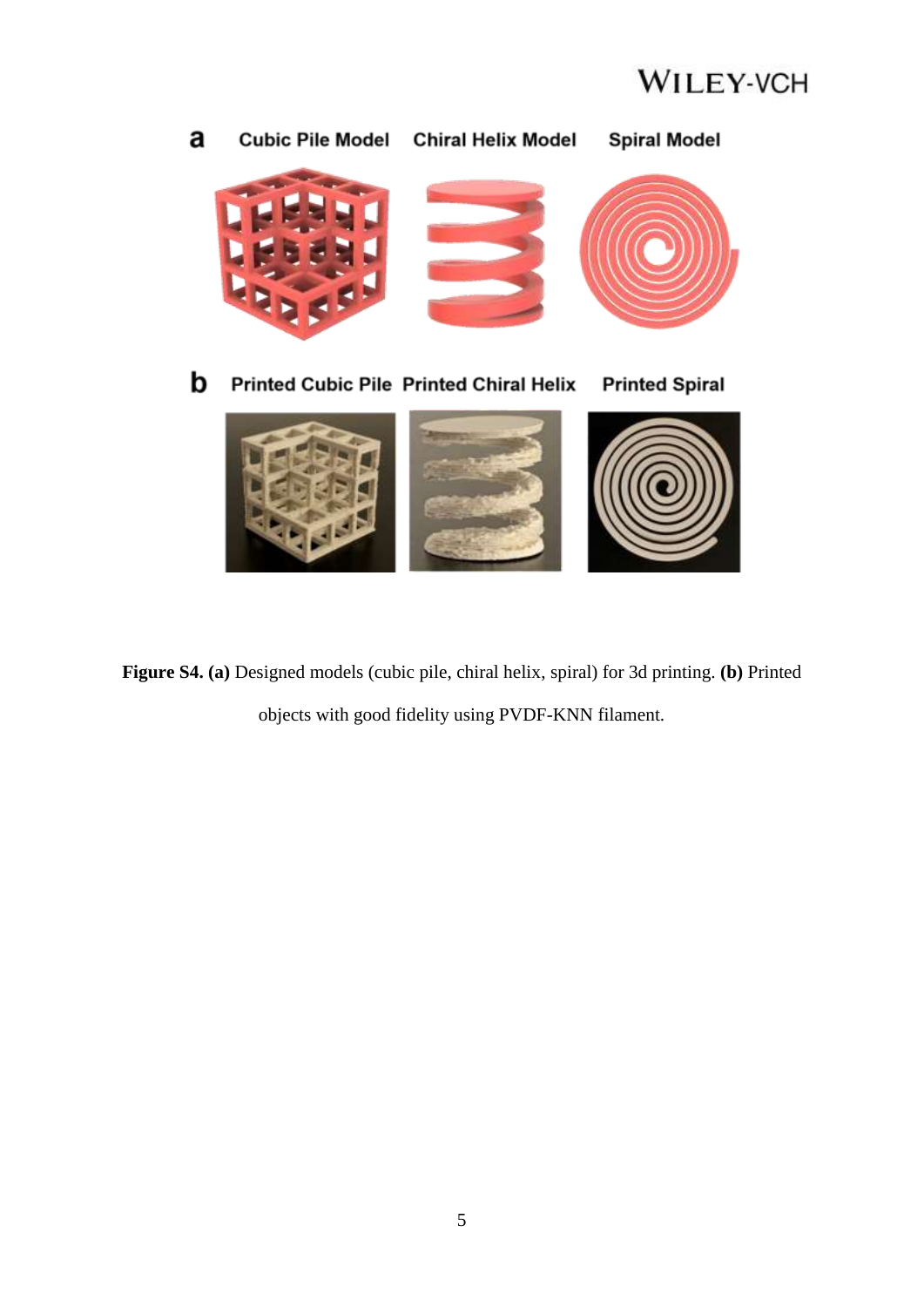

**Figure S5. (a)** Digital image of electric field-assisted printing set-up. **(b)** Schematic illustration of the electric field-assisted FDM technology. **(c)** Real-time piezoelectric cylinder printing. **(d)** Real-time printing under voltage of (i) 400 V and (ii) 1.83 kV.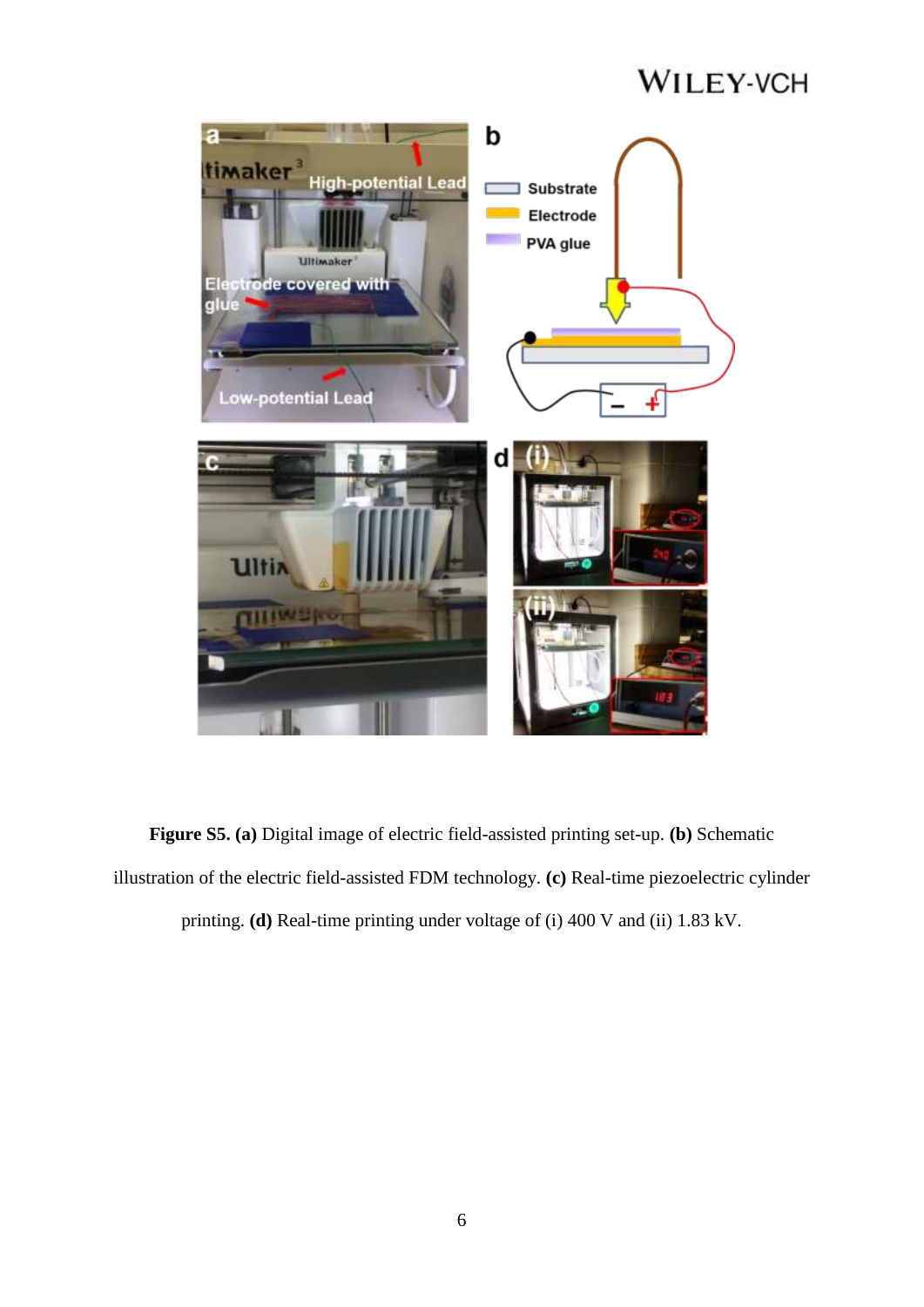

**Figure S6. (a)** As-printed polarized chiral helix and corresponding piezoelectric response to finger press. **(b)** As-printed polarized spiral and corresponding piezoelectric response to vibration. Inset is a detailed voltage envelope inside the circled area.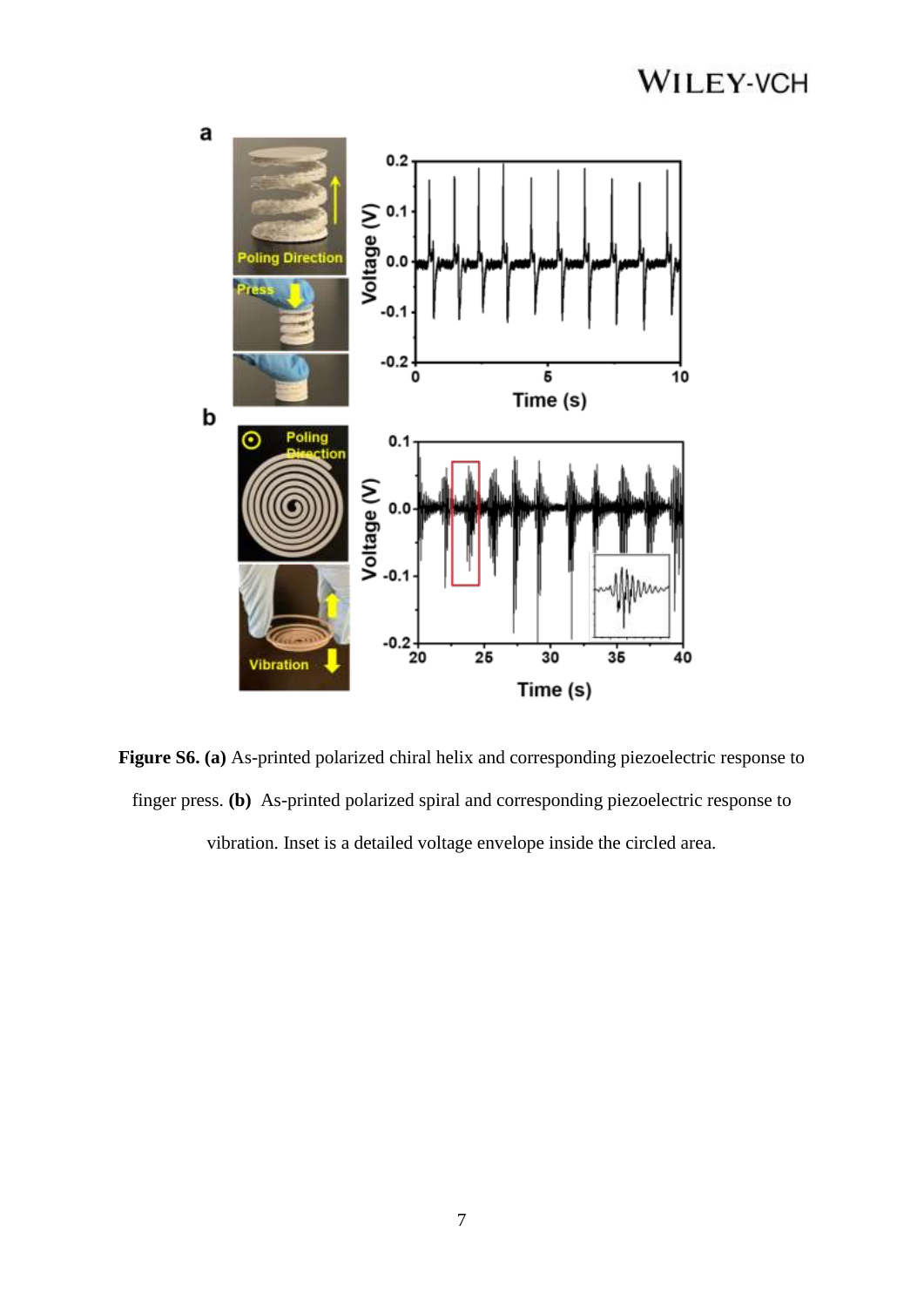

**Figure S7. (a)** Printed films with different compositions (From top to bottom: PVDF, PVDF-KNN, PVDF-BTO, PLA, PLA-KNN, PLA-BTO). The scale bar is 1 cm. **(b)** The voltage output of printed films under a mechanical force of 30 N at a frequency of 1 Hz. **(c)** XRD patterns of PVDF films printed with voltage and without voltage. In the range of 10°-30°, the unpoled printed PVDF has four characteristic peaks (18.0°, 18.6°, 20.1°, 26.7°) originating

from  $\alpha$  phase. An apparent new peak at  $2\theta = 20.8^\circ$  appears in printed PVDF under voltage

that is attributed to the poled electroactive  $β$  phase. This peak was also observed in the XRD

pattern of printed PVDF-KNN composite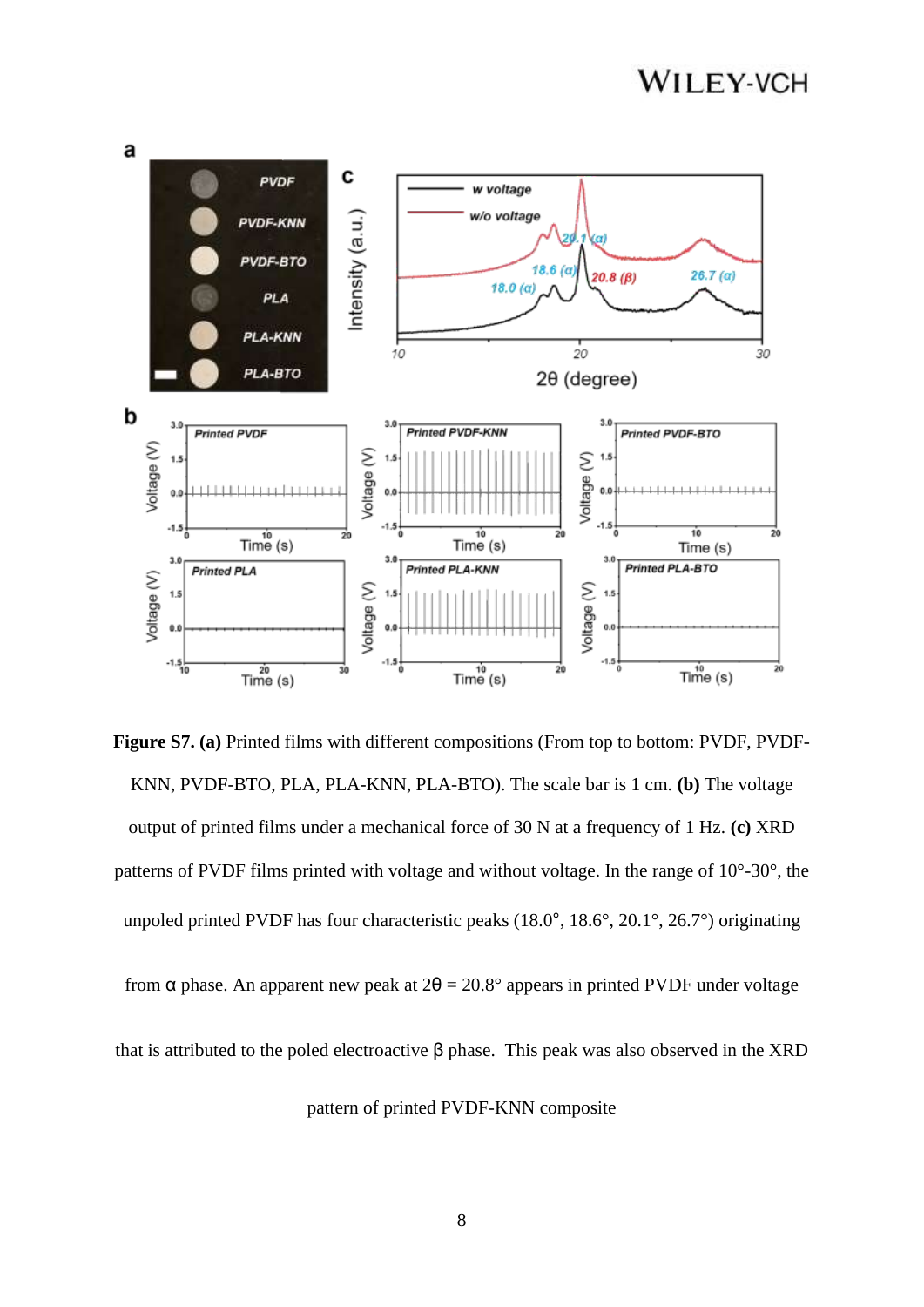

Figure S8. (a) EFM amplitude and phase image of printed films with different compositions **(i)** PVDF-KNN, **(ii)** PVDF-BTO, **(iii)** PLA-KNN, **(iv)** PLA-BTO, **(v)** PVDF printed with electric field, **(vi)** PVDF printed without electric field **(vii)** PLA with electric field. **(b)** Average amplitude values of all tested films. PVDF-KNN has the largest piezoelectric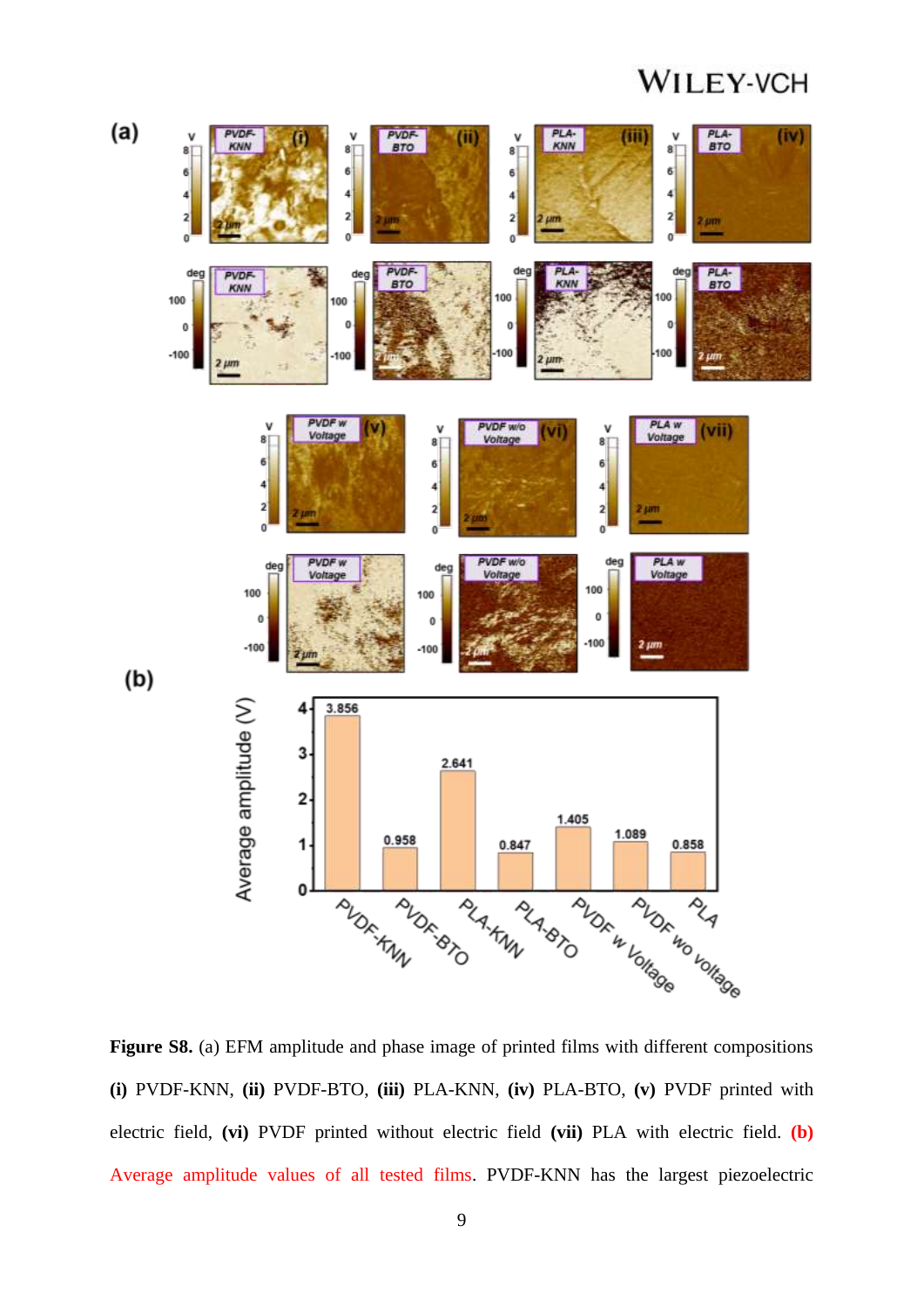response among four composite films. The stronger dipole in PVDF-KNN over PLA-KNN was due to the contribution from polarized PVDF, as revealed reasonable amplitude response in pure PVDF printed under electrical field compared to the pure PLA without detectable signals. Additionally, the EFM characterization validated that the amplitude signal in PVDF-BTO mostly arises from PVDF considering the rather weak signals in PLA-BTO film printed under the same condition. BTO was not effectively poled during high-temperature printing due to its low curie temperature (~120 °C). In addition to amplitude image, phase image in Fig. 2f confirmed that PVDF-KNN has the narrowest phase distribution. While PLA-KNN and PVDF-BTO has significantly more positive phase than negative phase, the phase distribution in PLA-BTO was random, well corresponding to the amplitude image. The EFM amplitude variation of PVDF films printed with voltage (1.405 V) and without voltage (1.089 V) is not of significance. This phenomenon is in agreement with the fact that only a small portion of PVDF formed the β phase and was poled. It also matches with the result of small β phase peak in XRD in Figure 7c and the low voltage output of PVDF films in Figure 7b. It is the KNN that contributes major piezoelectric performance in the printed composite. All these evidences supported the presumption that synergistic effect based on the marriage of PVDF and KNN confers superior electromechanical coupling over other akin combinations.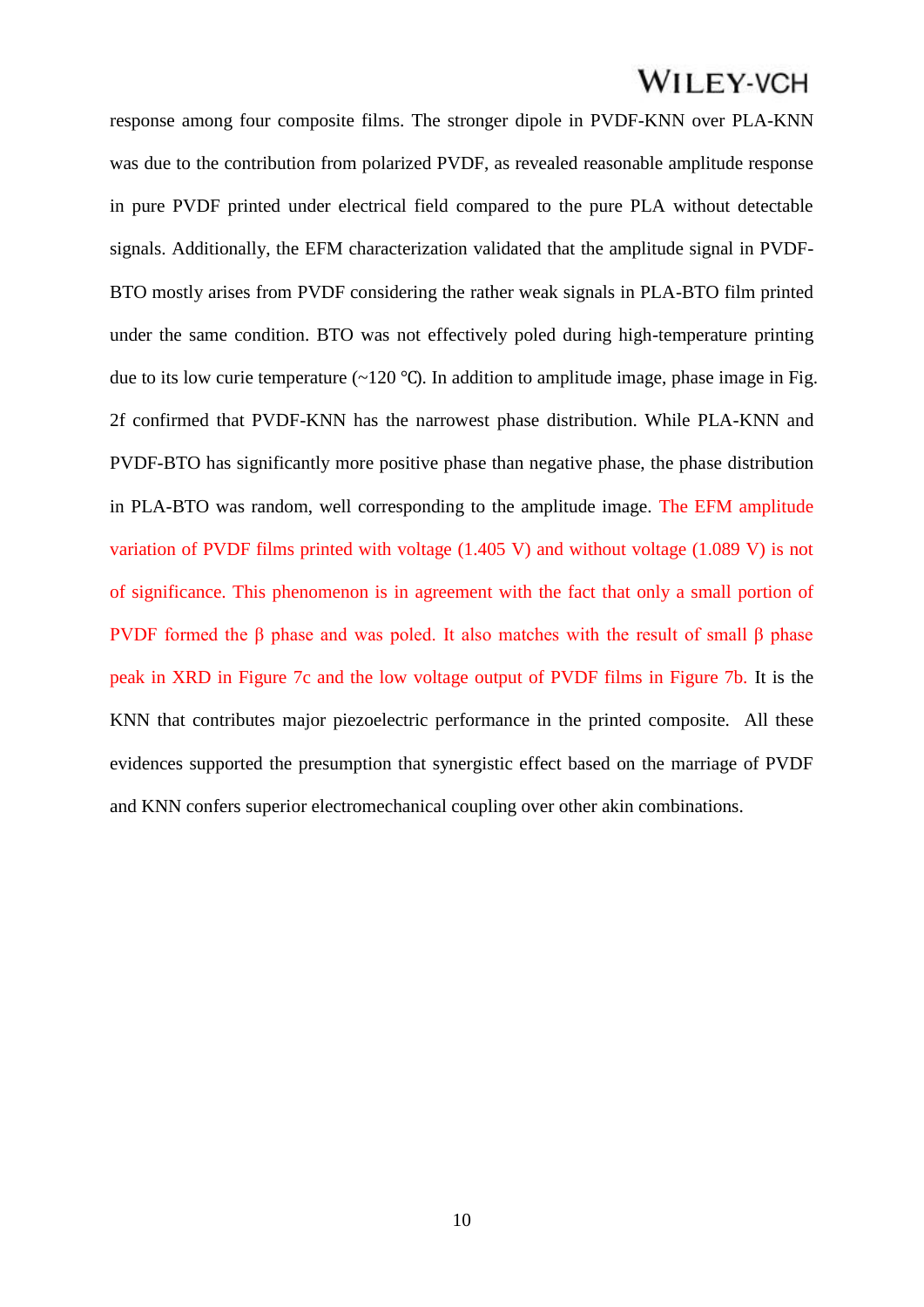

Figure S9. Voltage outputs of ferroelectric film printed under voltage of 400 V and -400 V,

showing opposite polarity.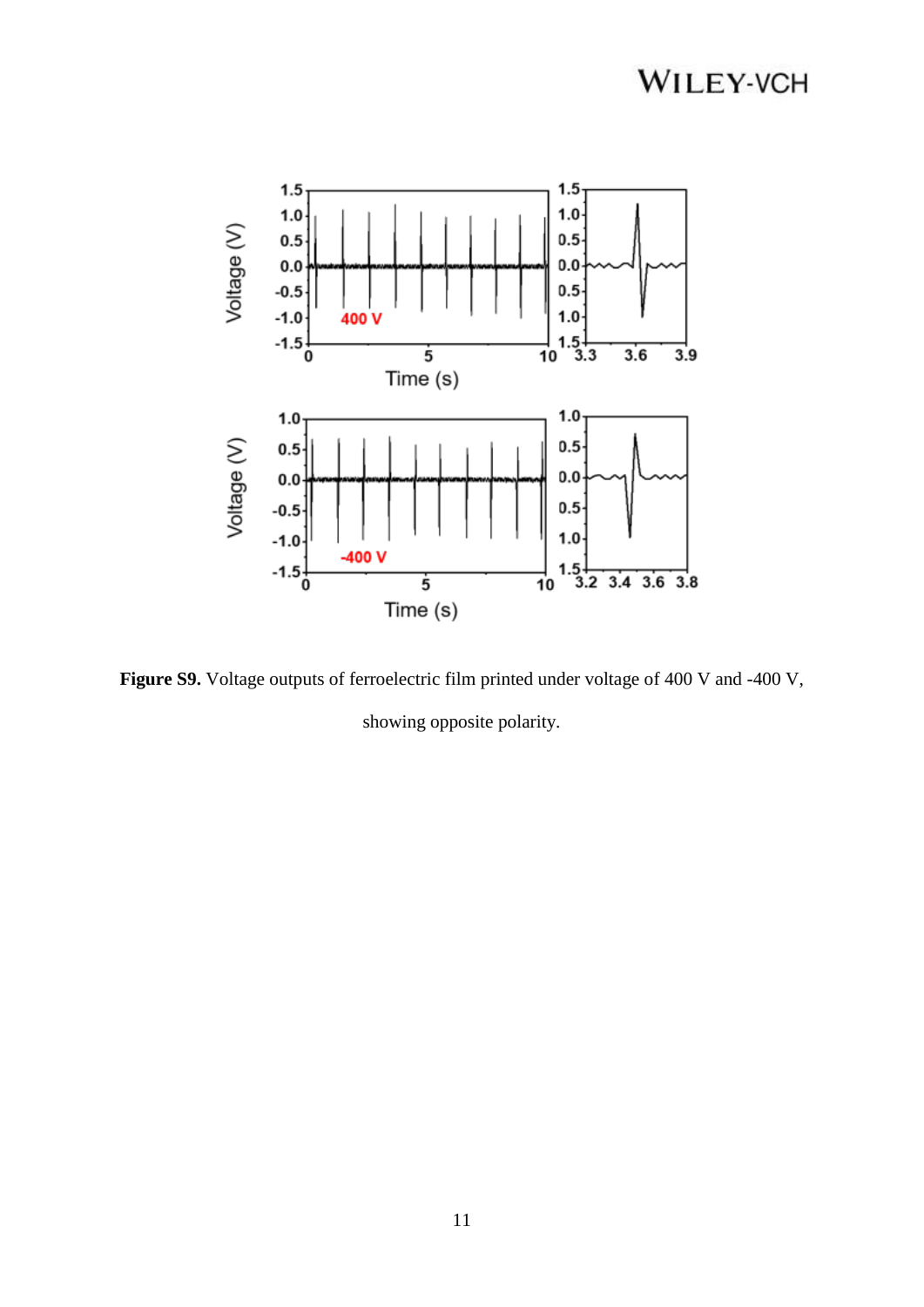

Figure S10. The piezoelectric coefficient d33 and peak-to-peak voltage output as a function of bed temperature. Data are expressed as mean  $\pm$  SD (n = 3).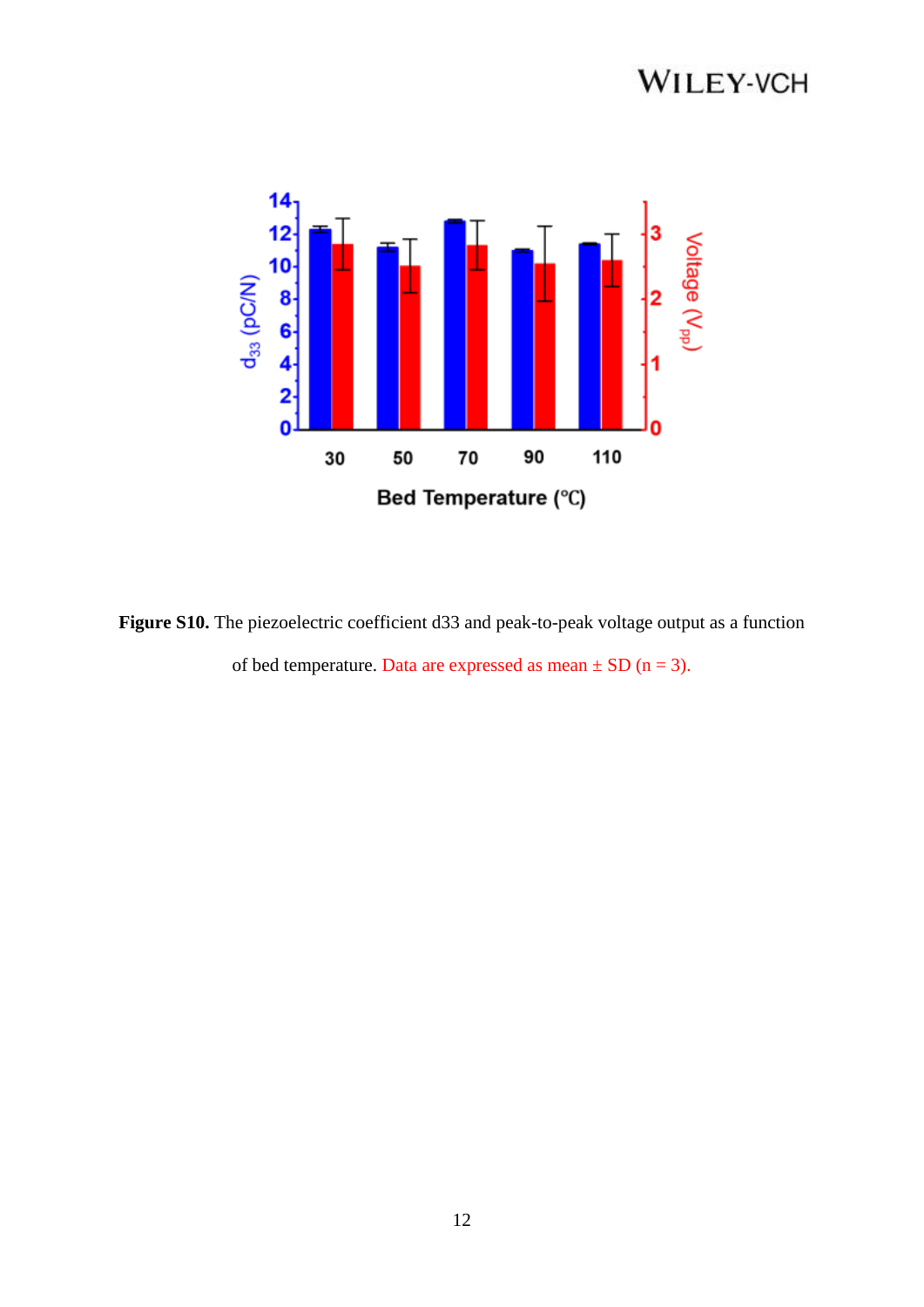

Figure S11. Comparison of voltage outputs of as-printed cylinders with different layers.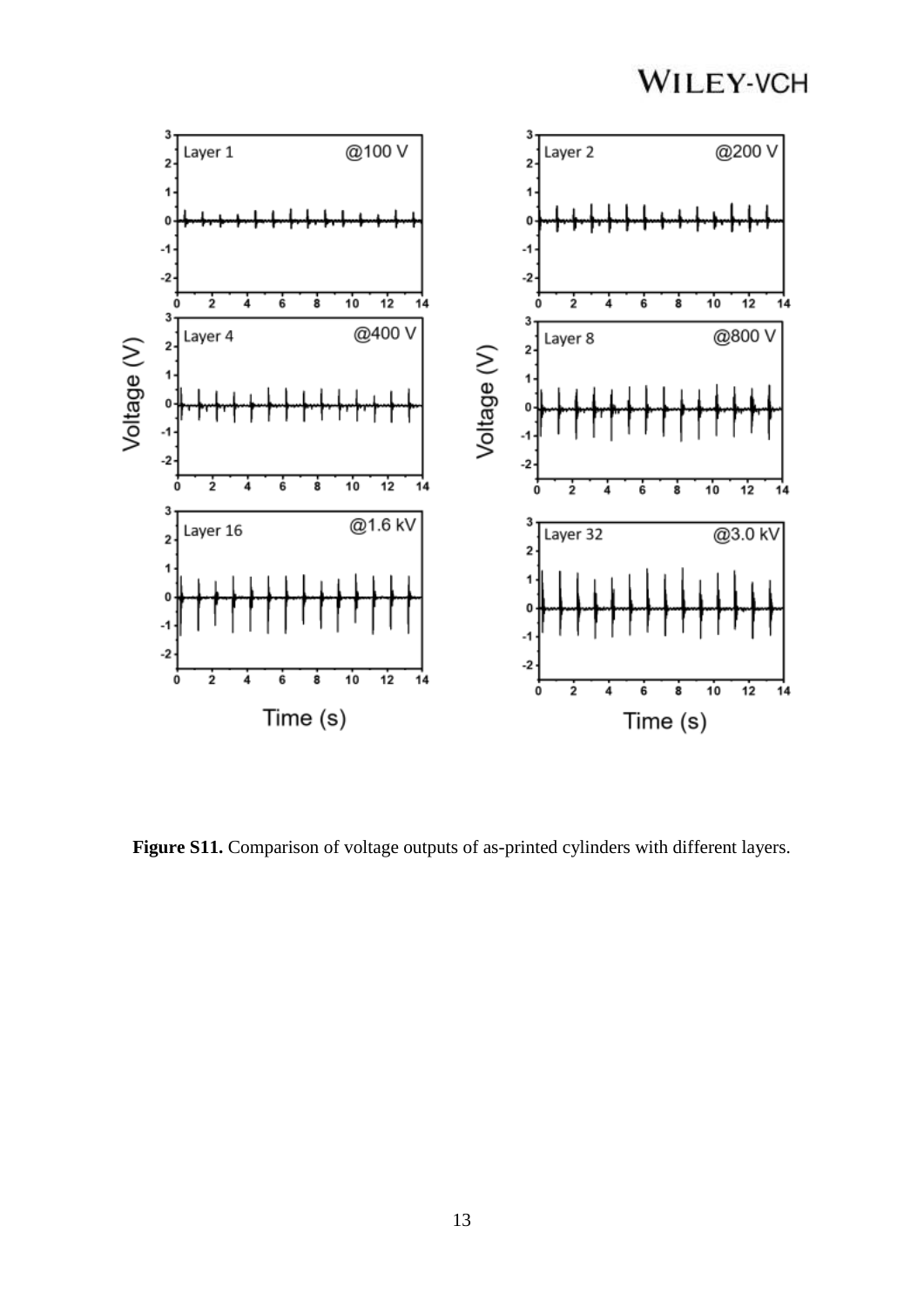

**Figure S12.** FEA simulations of strain distributions in printed multi-layered ferroelectric

cylinder and single layer disc.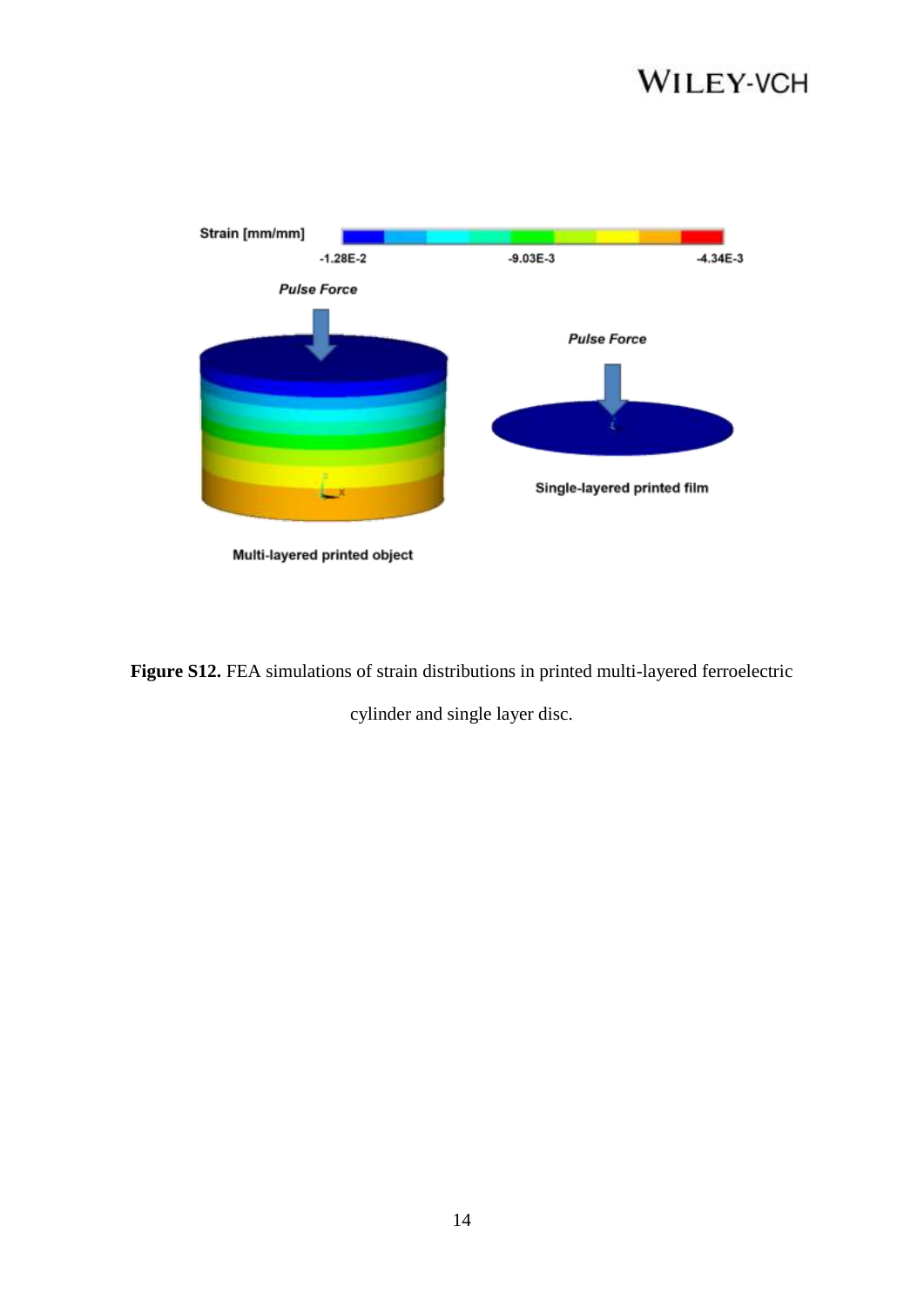

Figure S13. Direct print of ferroelectric device (left panel) and the pressure sensing test setup

(right panel).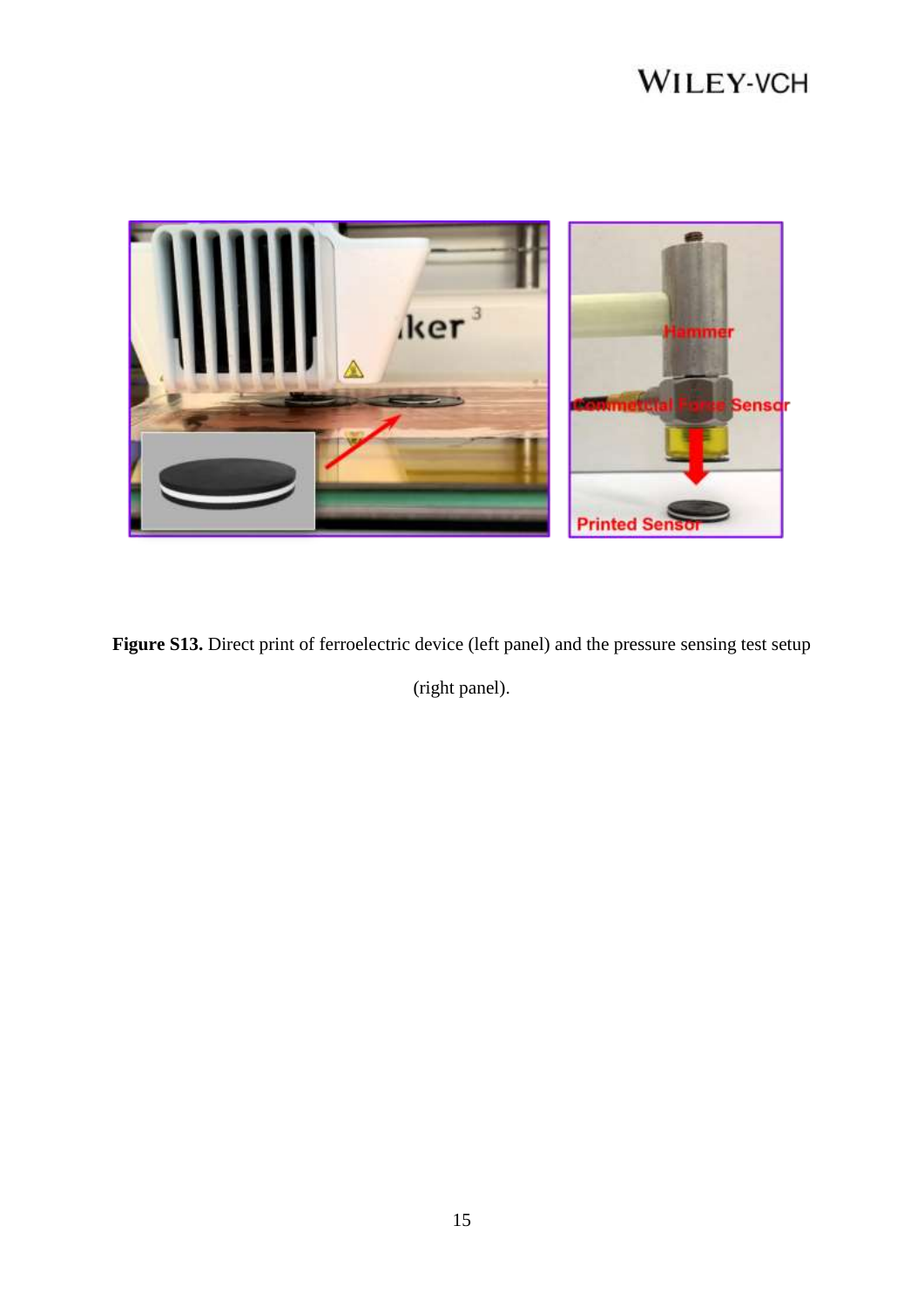

**Figure S14.** Detailed structure of sinusoidal lattice embedded in artificial artery.  $(R = 1.5 \text{ mm})$ ;

 $r = 1.6$  mm;  $W = 0.6$  mm;  $\psi = 180$  °C)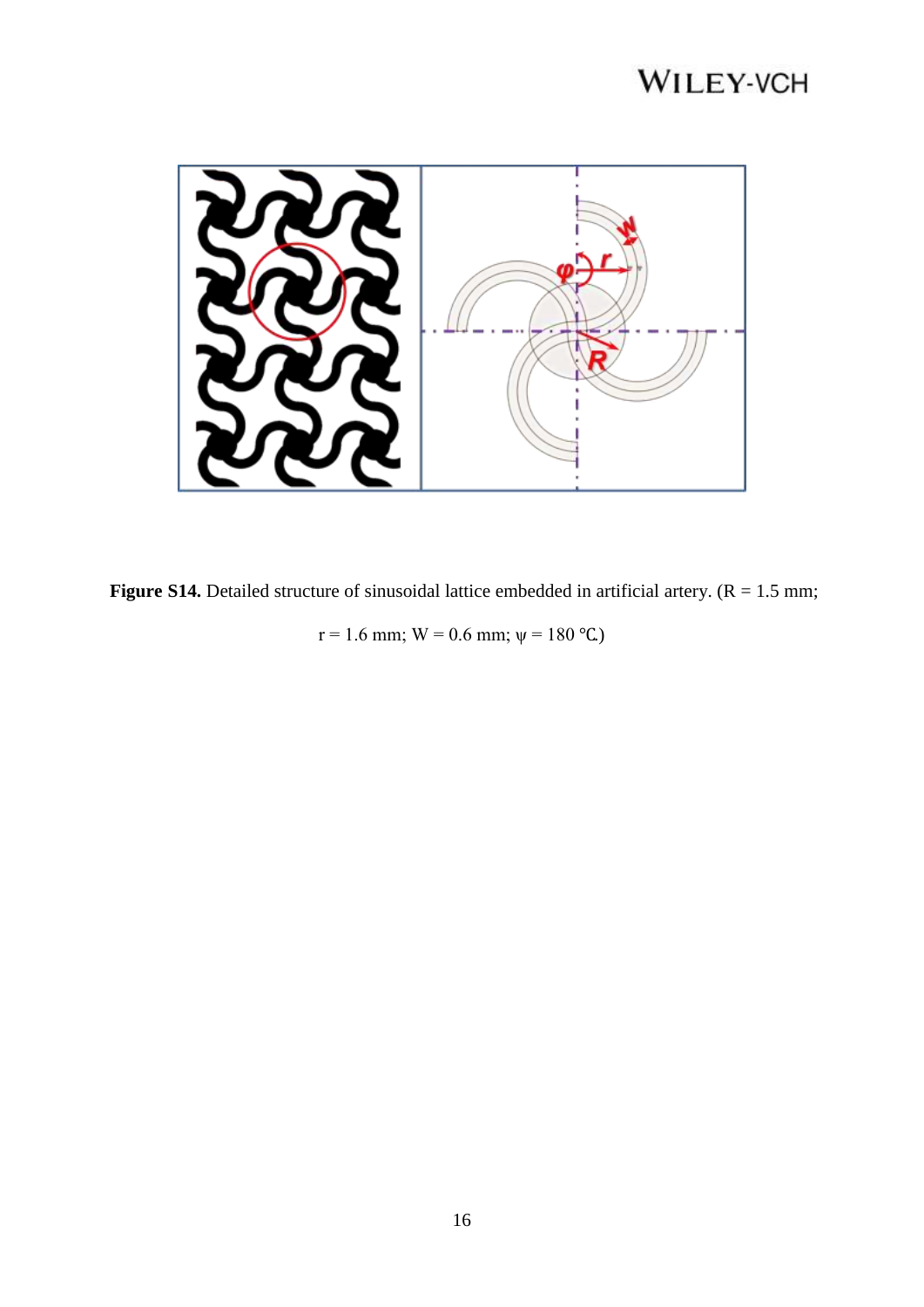

**Figure S15. (a)** The schematic illustration of smart blood vessel ith a syringe pump driven by a computer-controlled actuator. **(b)** The motion curve of the actuator in each cycle. **(c)** Longterm stability of artificial artery under artificial blood fluctuation with pressure change of 6 kPa ( $\sim$ 45 mmHg) and at a frequency of 1 Hz. A stable output Vpp of  $\sim$  19.55 mV was displayed with no significant reduction.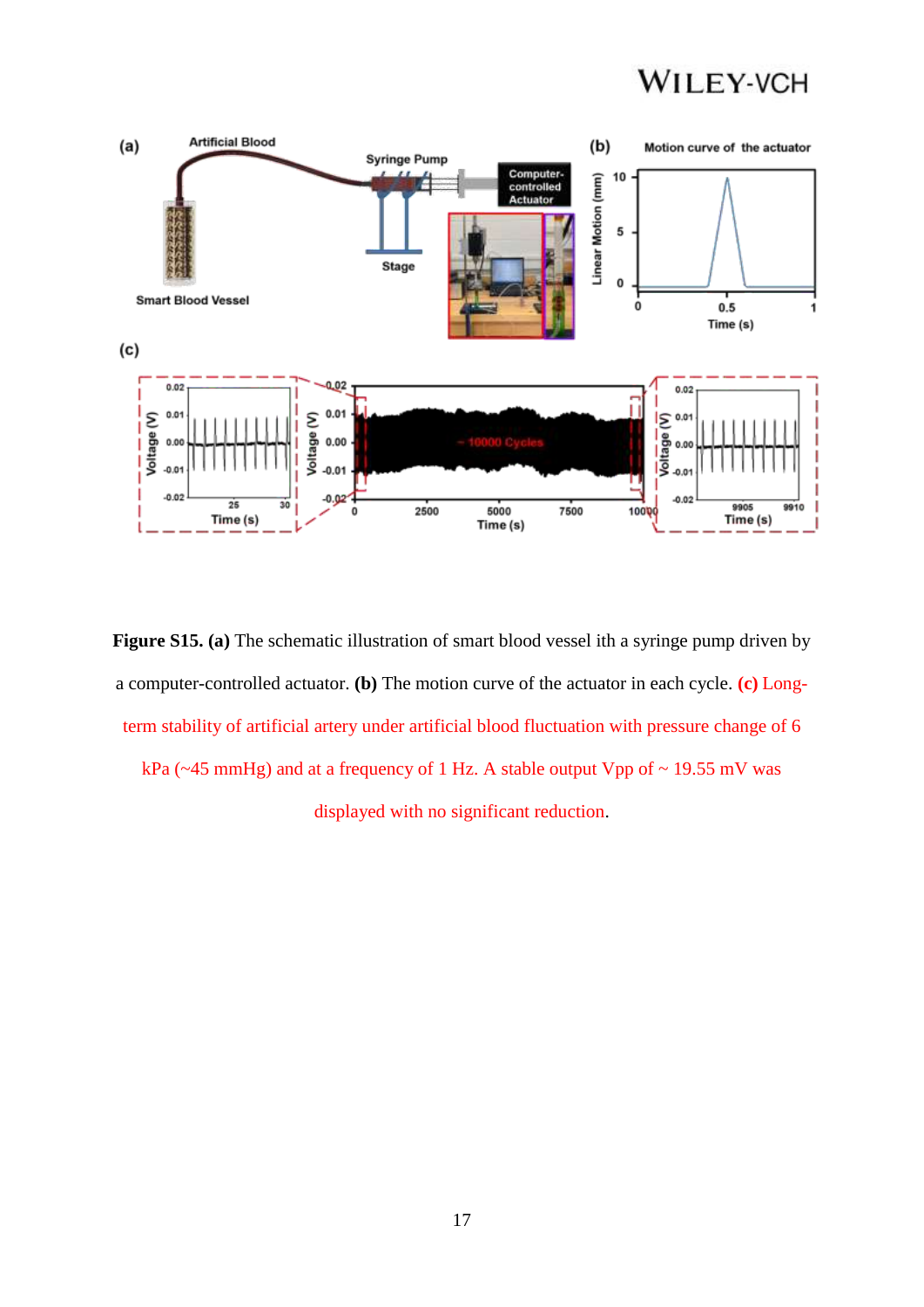

Figure S16. Voltage outputs of the ferroelectric artery at different levels of occlusion.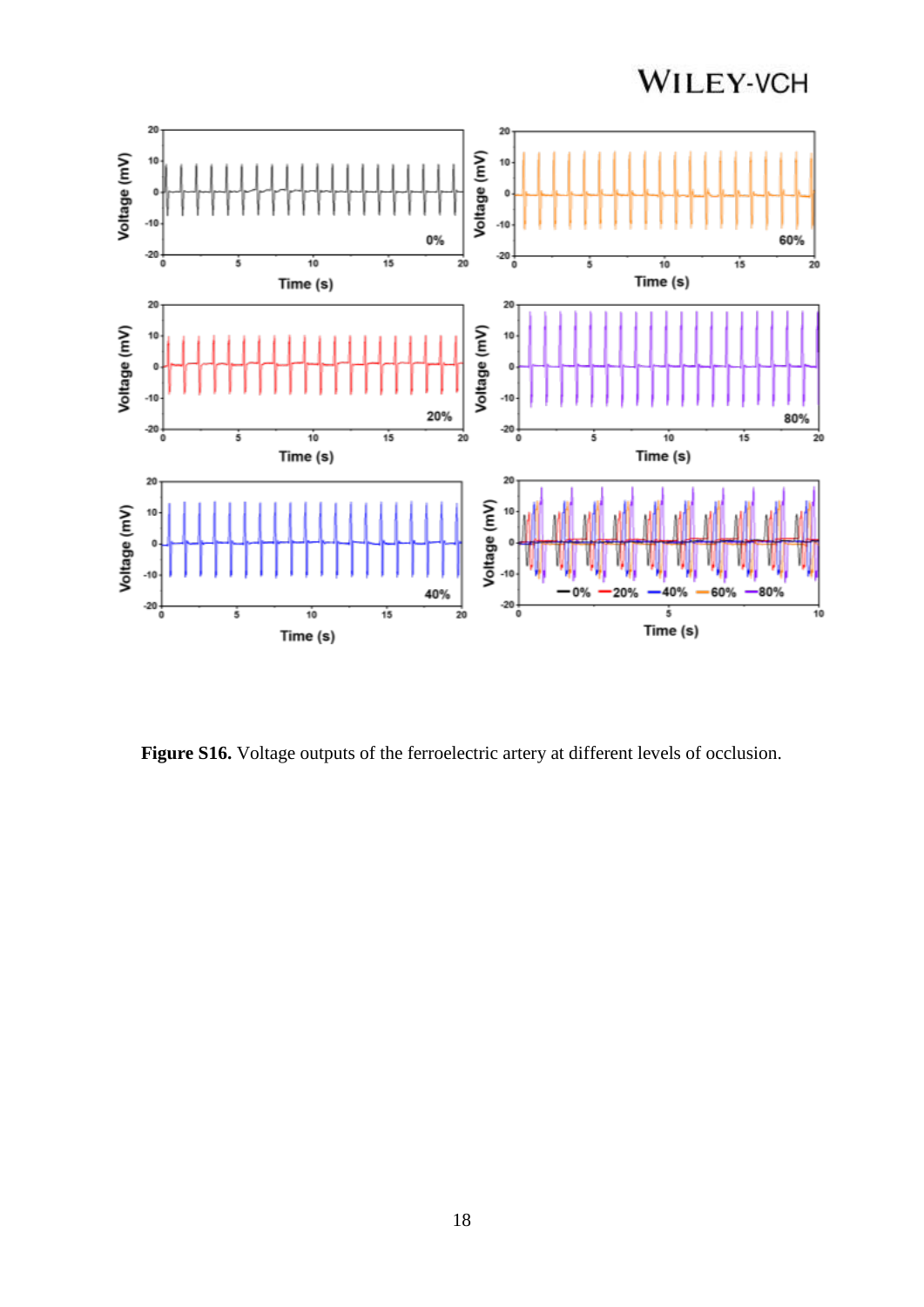#### **Normal Arterv**

**Occluded/Stenosed Artery** 



Figure S17. The mechanism of generation of two-peak voltage profile in partially occluded artery. Unlike that the normal artery has stable laminar flow, an unstable turbulent flow existed in occluded artery. This turbulent flow induces uneven and time-dependent pressure distribution between the two sides of thrombosis. While the normal artery has one movement of simple expansion and contraction under pulsatile pressure change, which generates one peak, the occluded artery will start generating the first peak once the upstream artery senses the pressure (movement one) and a second peak will be generated when the flow reaches the thrombosis and leads to the deformation of surrounding tissue (movement two). Extracting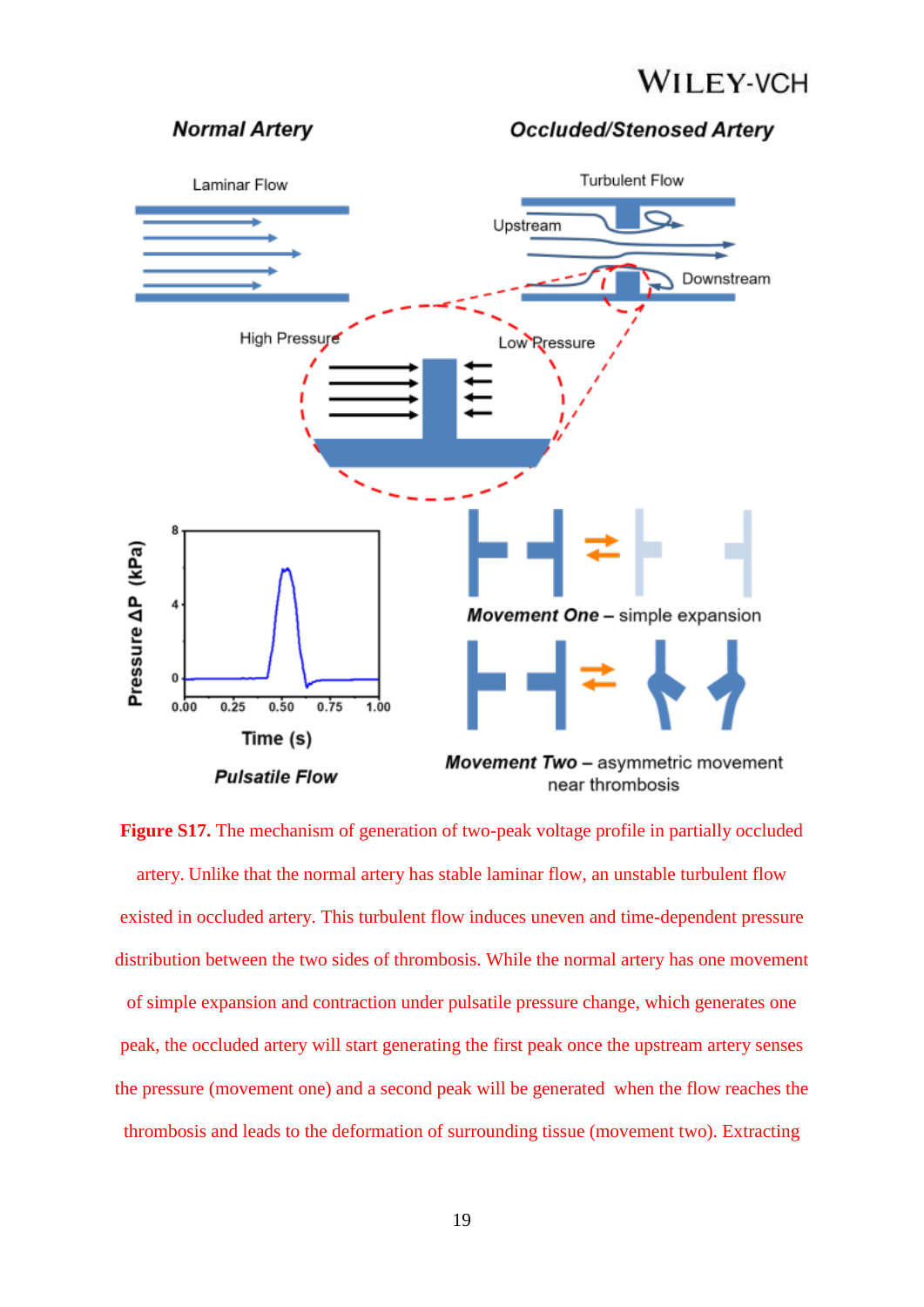and analyzing the features of this two-peak voltage profile may provide an avenue of

detecting and diagnosing the location of thrombosis.